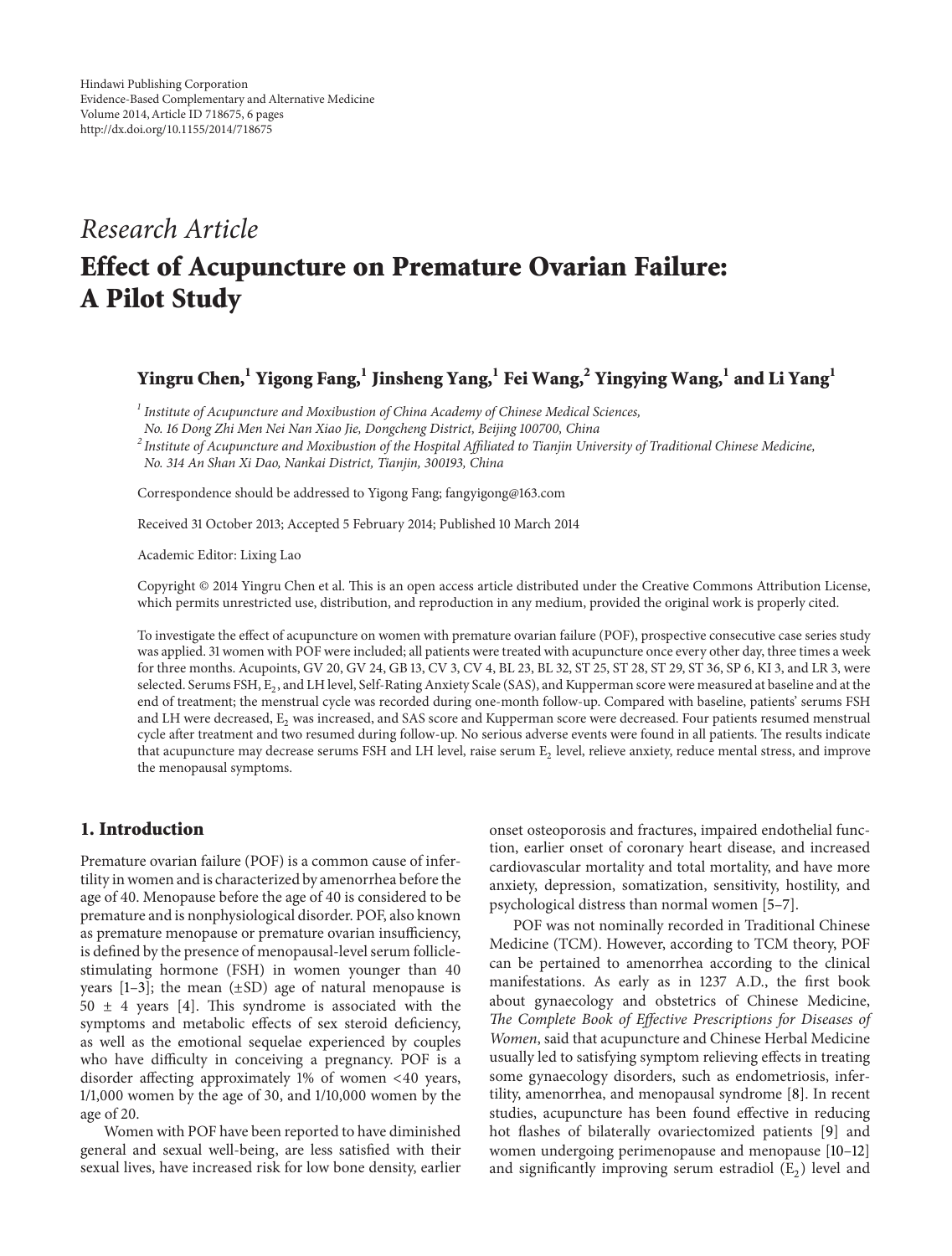<span id="page-1-0"></span>TABLE 1: Acupoints used in this study.

| Prescription   | Acupoints                                                                                               |
|----------------|---------------------------------------------------------------------------------------------------------|
| Prescription 1 | CV 3 (Zhongji), CV 4 (Guanyuan), ST 25 (Tianshu), ST 28 (Shuidao), ST 29 (Guilai), and LR 3 (Taichong)  |
|                | GV 20 (Baihui), GV 24 (Shenting), GB 13 (Benshen), ST 36 (Zusanli), SP 6 (Sanyinjiao), and KI 3 (Taixi) |
| Prescription 2 | BL 23 (Shenshu), BL 32 (Ciliao)                                                                         |
|                | GV 20 (Baihui), GV 24 (Shenting), GB 13 (Benshen), ST 36 (Zusanli), SP 6 (Sanyinjiao), and KI 3 (Taixi) |
|                |                                                                                                         |

Kupperman scores of perimenopause patients [\[13\]](#page-5-8). Acupuncture also has been proved to be effective in improving pregnancy outcomes in women undergoing *in vitro* fertilization (IVF) from summarized data of several previously published meta-analysis and lots of clinical trials [\[14](#page-5-9), [15\]](#page-5-10). Although the therapeutic mechanisms of acupuncture in the abovementioned disorders are not yet to be fully understood, a plausible hypothesis is that acupuncture may influence related hormone levels.

However, there is less evidence on the effectiveness of acupuncture for patients with POF. This study, therefore, was designed to assess the feasibility and safety of acupuncture for POF patients on the basis of TCM theory, which includes local and distal acupoints to reinforce liver and kidney, to regulate Qi and Blood, and to adjust mental activity.

#### **2. Materials and Methods**

*2.1. Study Design.* This was a prospective consecutive case series study performed at the Hospital of Acupuncture and Moxibustion of China Academy of Chinese Medical Sciences. Participants received 3 sessions of acupuncture treatment, delivered 3 times a week for 3 months. The data from patients include the serums FSH,  $E_2$ , and luteinizing hormone (LH) level, Self-Rating Anxiety Scale (SAS) [\[16\]](#page-5-11), and Kupperman score [\[17\]](#page-5-12), (The SAS and Kupperman score have been validated and widely used in Chinese population [\[18,](#page-5-13) [19](#page-5-14)].) The menstrual cycles were recorded during one-month followup. Adverse events were tracked for 3 months from initial acceptance of acupuncture treatment to the end of treatment.

The institute ethics committee approved this treatment protocol for women with POF (Institute of Acupuncture and Moxibustion Beijing (ethics) approval number: 20111117), and all patients signed informed consent before study participation. Acupuncture was performed by one therapist with more than 20 years of experience and Chinese medicine practitioner license from the Ministry of Health of the People's Republic of China. Data coordination, monitoring, analysis, and source verification were done by the researchers who did not take part in the clinical treatment. [Figure 1](#page-2-0)shows the study design.

*2.2. Study Participants.* Present study recruited patients through the following ways: (1) publish recruiting advertisement on the website of the Hospital of Acupuncture and Moxibustion of China Academy of Chinese Medical Sciences; (2) publish recruiting notification on the largest Chinese doctor information website; (3) place recruiting advertisement in registration hall of our hospital. Informed consent was

obtained before participant enrollment according to a clinical trial protocol. Recruitment was performed from December 2011 to January 2013, and 31 cases of POF were recruited.

Inclusion criteria were as follows: (1) the patients meet the POF diagnosis criteria, mainly with amenorrhea for four months or longer and FSH above 40 IU/L as detected on at least two occasions with at least one month apart  $[20-22]$  $[20-22]$ ;  $(2)$  the patients' age is from 18 to 40;  $(3)$  before treatment, all patients had gone through one-month baseline evaluation period during which they stopped all medications influencing reproductive hormones; (4) patients were advised and agreed not to use these medications during study. Exclusion criteria were as follows: (1) bilateral oophorectomy, gonadal dysgenesis, and chromosomal abnormalities; (2) ovarian failure caused by radiotherapy and/or chemotherapy of cancer; (3) autoimmune diseases and/or receiving hormones or immunosuppressant drugs; (4) serious primary diseases of cardiovascular, liver, kidney, and hematopoietic system; (5) having no desire to participate in the research.

#### *2.3. Interventions*

*Acupuncture Needles*. Sterile, silver-handle, prepacked needles (HanYi single-use acupuncture needle, made in Tianjin HuaHong Medical Co., Ltd.) without guide tubes (size  $0.25$  mm  $\times$  25 mm,  $0.25$  mm  $\times$  40 mm, and 0.30 mm  $\times$ 75 mm).

All acupoints were selected and localized according to WHO Standardized Acupuncture Point Location [\[23](#page-5-17)] [\(Table 1\)](#page-1-0). Needles of the size of 0.25 mm  $\times$  25 mm were inserted horizontally into GV 20 (Baihui), GV 24 (Shenting), and the bilateral GB 13 (Benshen) with a depth of 20 mm and inserted perpendicularly into the bilateral KI 3 (Taixi) and LR 3 (Taichong) with a depth of 20 mm. 0.25 mm  $\times$ 40 mm size needles were inserted perpendicularly into CV 3 (Zhongji), CV 4 (Guanyuan), the bilateral ST 25 (Tianshu), ST 28 (Shuidao), ST 29 (Guilai), ST 36 (Zusanli), and SP 6 (Sanyinjiao) with a depth of  $30-35$  mm.  $0.30$  mm  $\times$  75 mm size needles were inserted obliquely into the bilateral BL 32 (Ciliao, second sacral foramina) with a depth of 50–60 mm.

For acupuncture at BL 32 (Ciliao, second sacral foramina), patients should have a strong soreness sensation which radiates to the lower abdomen. For the other points, mild reinforcing-reducing method was used, and all patients should have the "De Qi" sensation (in which patients experience a radiating feeling considered to be indicative of effective needling).

The needles were administered for a maximum of 20–30 minutes, and acupuncture treatment was administered once every other day (two prescriptions were used alternatively,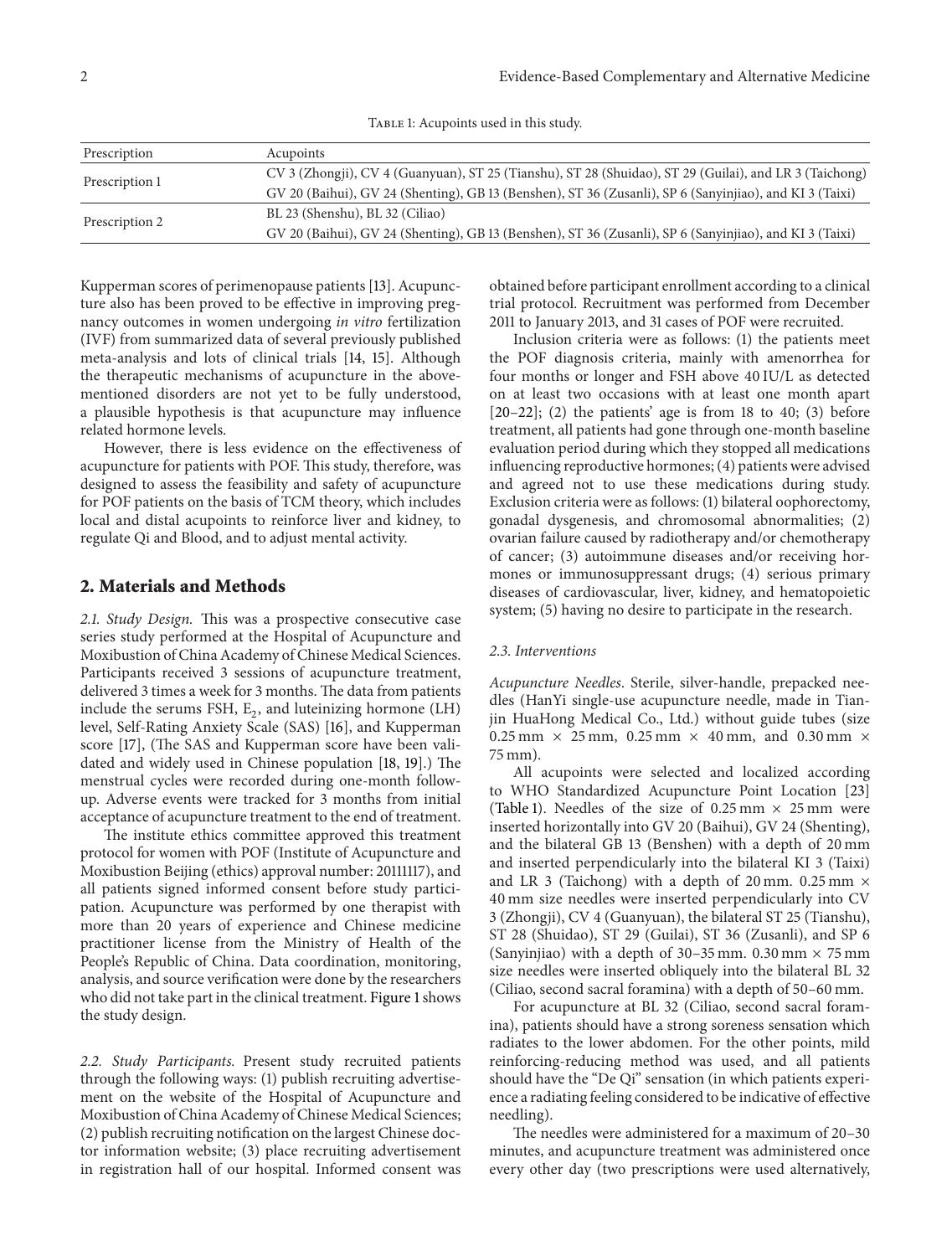

<span id="page-2-0"></span>Figure 1: Flow chart of study.

prescription 1 twice a week and prescription 2 once a week) for three months.

*2.4. Study Outcomes.* The data collected including the serums FSH, E<sub>2</sub>, and LH level, SAS, and Kupperman score, at baseline and after 3-month treatment. Additionally, patients' menstrual cycles were recorded according to individuals' reports during one-month follow-up. Adverse events were tracked for 3 months from initial acceptance of acupuncture treatment to the end of treatment.

*2.5. Statistical Analysis.* All analyses were done with SPSS software package (Version 17.0) using before and after measurements. Baseline characteristics of the patients were analyzed with conventional group descriptive statistics.  $t$ -test was used firstly for serums FSH,  $E_2$ , and LH level, SAS, and Kupperman score. For the measurement data fitting normal distribution, using Two-Related-Samples Tests. If the measurement data did not fit the normal distribution, using Two-Related-Samples Tests Wilcoxon.

#### **3. Results**

*3.1. Participant Flow.* From December 2011 to May 2013, a total of 40 patients with POF visited the Hospital of Acupuncture and Moxibustion of China Academy of Chinese Medical Sciences seeking for acupuncture treatment. Of these patients, nine were excluded from the study with the following reasons: three patients declined to participate; two had incomplete FSH data; two did not meet inclusion criteria;

<span id="page-2-1"></span>Table 2: Demographic and clinical characteristics at baseline.

| Variable                     | $N$ (%) or mean $\pm$ SD |
|------------------------------|--------------------------|
| Mean age, age                | $35 \pm 4$               |
| Mean weight, kilogram        | $53.7 \pm 7$             |
| Mean age at menarche, age    | $14 \pm 1$               |
| History of amenorrhea, month | $8 + 6$                  |
| History of pregnancy, $n$    | 15(48)                   |
| History of abortion, $n$     | 13(42)                   |
| History of delivery, $n$     | 5(16)                    |
| Fertility request, $n$       | 26(84)                   |

two did not complete the whole session of treatment. (One patient moved to another city for job reason. The other one could not guarantee three times treatment per week after three-week treatment, because of her difficulties in asking for leave [\(Figure 1](#page-2-0) and [Table 2\)](#page-2-1).)

Of these 31 patients, 25 had not been treated by acupuncture in the past, and six had been treated by acupuncture at least one month ago. And in the six, there were four received acupuncture treatment for cervical spondylosis, and two received acupuncture treatment for menstrual problem.

*3.2. Baseline Characteristics.* The baseline characteristics of the participants are shown in [Table 2.](#page-2-1) The mean age at baseline was 35 years (SD = 4; range, 24∼40). The mean history of amenorrhea was 8 months (SD = 6; range, 4∼ 25). 26 of the 31 participants were with fertility request. No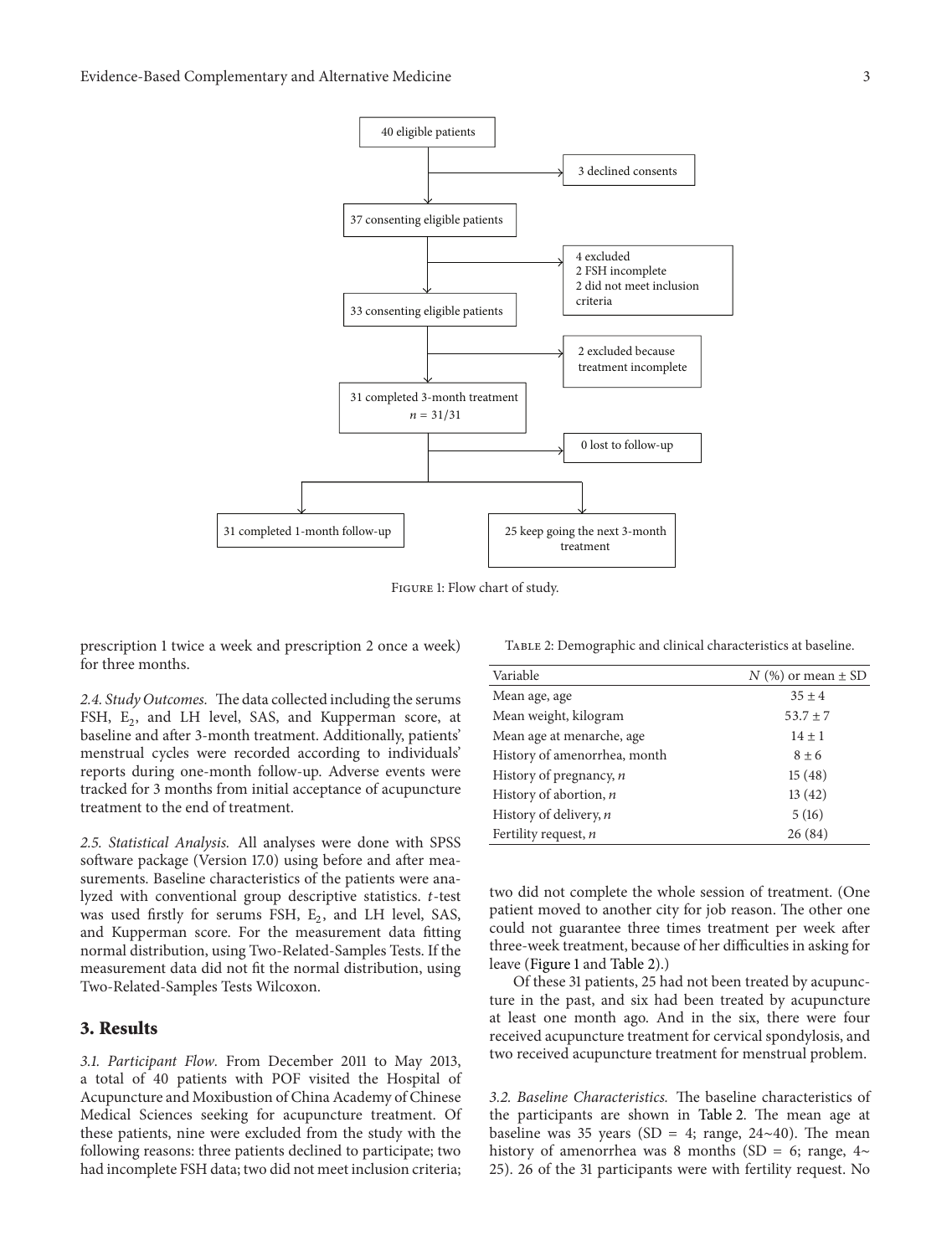

<span id="page-3-0"></span>Figure 2: The serums LH and FSH level before and after acupuncture treatment. Both the serums FSH and LH level were reduced significantly after acupuncture treatment for 3 months ( $P = 0.001$ ,  $P = 0.001$ , resp.,  $n = 31$ ) (\*\* $P < 0.01$ ).



<span id="page-3-1"></span>FIGURE 3: The serum  $E<sub>2</sub>$  level before and after acupuncture treatment. The serum  $E<sub>2</sub>$  level was reduced significantly after acupuncture treatment for 3 months ( $P = 0.001$ ,  $n = 31$ ) (\*\* $P < 0.01$ ).

participant reported the use of hormone therapy or Chinese herbal therapy at baseline or during the entire observation period.

*3.3. Effects of Acupuncture on Serums FSH and LH Level.* Changes in mean serum FSH level from baseline to 3 months after final acupuncture treatment session are presented in [Figure 2.](#page-3-0) Two-Related-Samples Tests Wilcoxon showed a significant reduction in the average serum FSH level at the end of treatment ( $Z = 4.68$ ,  $P = 0.001$ ).

Changes in mean serum LH level from baseline to 3 months after the last time acupuncture treatment session are presented in [Figure 2.](#page-3-0) Two-Related-Samples Tests showed



<span id="page-3-2"></span>Figure 4: The scores of SAS and Kupperman before and after acupuncture treatment. Both the SAS and Kupperman scores were reduced significantly after acupuncture treatment for 3 months ( $P =$ 0.000,  $P = 0.000$ , resp.,  $n = 31$ ) (\*\* $P < 0.01$ ).

a significant decrease in the average serum LH level at the end of treatment ( $t = 5.519$ ,  $P = 0.001$ ).

*3.4. Effects of Acupuncture on Serum E*<sup>2</sup> *Level.* Changes in mean serum  $E_2$  level from baseline to 3 months after final acupuncture session are presented in [Figure 3.](#page-3-1) Two-Related-Samples Tests Wilcoxon showed a significant reduction in the average serum  $E_2$  level at the end of treatment ( $Z = 4.48$ ,  $P = 0.001$ .

*3.5. Effects of Acupuncture on the Anxiety State Assessed by SAS and the Perimenopausal Syndrome via Kupperman Score.* [Figure 4](#page-3-2) showed that, during one-month baseline evaluation period, patients' SAS score was 54 ± 6. Two-Related-Samples Tests Wilcoxon showed a significant reduction to  $41 \pm 7$  after 3-month acupuncture treatment  $(Z = 4.82, P = 0.000)$ .

[Figure 4](#page-3-2) showed that, during one-month baseline evaluation period, patients' Kupperman score was  $18 \pm 4$ . Two-Related-Samples Tests Wilcoxon showed a significant reduction to  $12 \pm 2$  after 3-month acupuncture treatment ( $Z = 4.71$ ,  $P = 0.000$ ).

*3.6. Effects of Acupuncture on Menstrual Cycle.* After 3-month treatment, six patients had improvement on menstruation (6/31, 19.4%). Four of them had menstruation after treatment, and two of them experienced menstruation during the onemonth follow-up. Of the 6 patients who regained menstruation, 2 patients regained normal color, duration, and volume of period, and 4 patients had decreased menstrual flow but with normal color and duration as compared with normal menstrual bleeding.

*3.7. Safety.* During the 3-month treatment, two adverse events were reported by 2 patients (1 small haematoma and 1 needling pain after treatment). No serious adverse events were documented.

#### **4. Discussion**

Although POF was not nominally recorded in TCM, its clinical manifestations can be classified into amenorrhea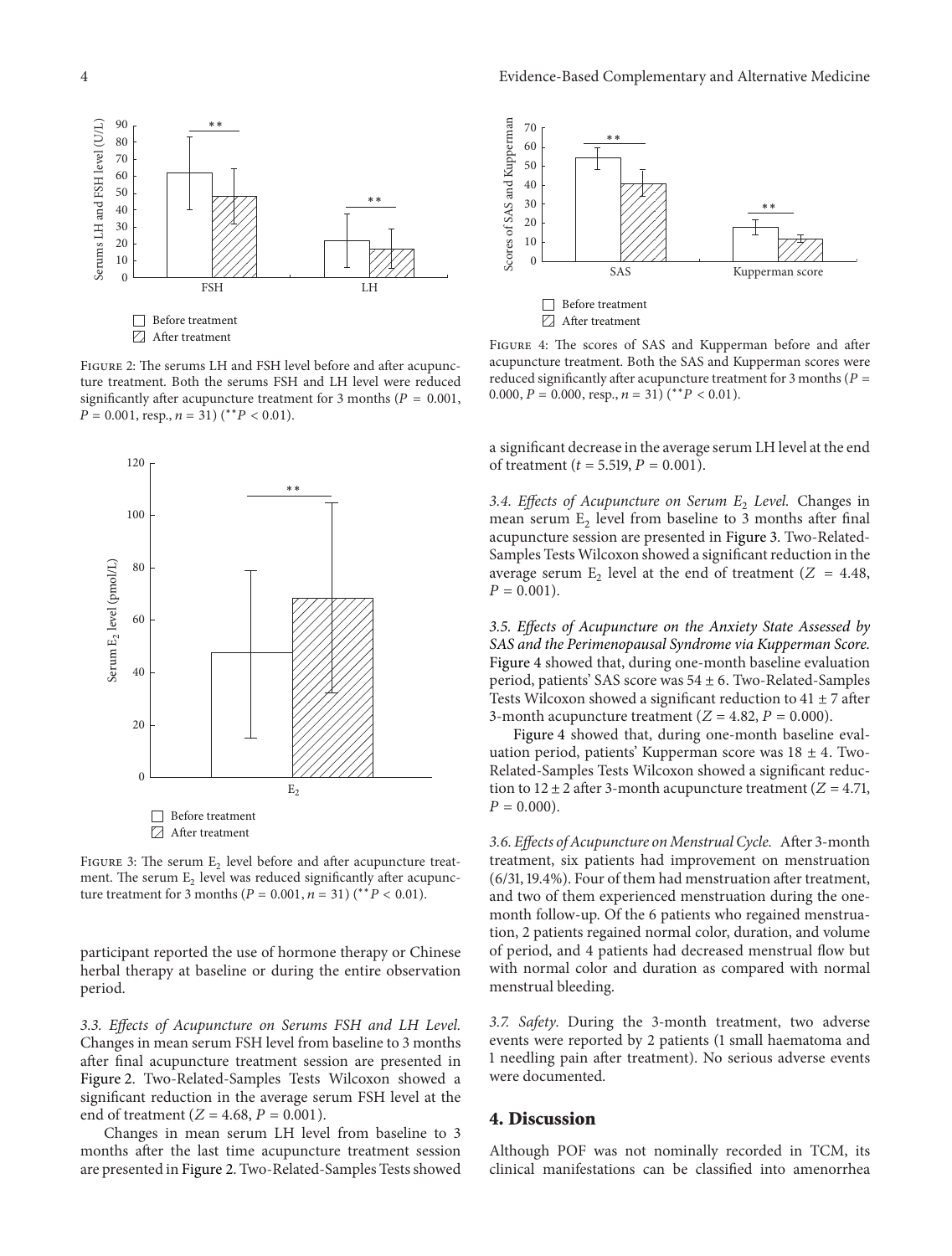according to TCM theory. The TCM etiology of amenorrhea includes insufficient transformation of blood of the spleen and stomach, severe consumption of yin blood and exhaustion of blood source, and blockage of blood stasis in the meridians and vessels due to retention of pathogenic factors in the uterus. In this study, local and distal acupoints with functions of reinforcing liver and kidney, regulating Qi and blood, and adjusting mental activity were selected according to the amenorrhea etiology of TCM theory.

The present results indicate that the acupuncture treatment can adjust patients' serums FSH,  $E<sub>2</sub>$ , and LH level and improve patients' SAS score and Kupperman score. The serum FSH level dropped to  $48 \pm 16.6$  IU/L from baseline to the end of treatment ( $P = 0.001$ ), the serum E<sub>2</sub> level rose to 68.24  $\pm$  36.15 pmol/L (P = 0.001), and the serum LH level dropped to  $17.01 \pm 11.66$  ( $P = 0.001$ ). The changes of hormones produced by acupuncture in present study were similar to the previous investigation using EA [\[24\]](#page-5-18). Modulation of serums FSH,  $E_2$ , and LH level may partially explain the effects of acupuncture in treating POF, which is also observed in acupuncture improving other gynecological disorders [\[25](#page-5-19)].

Four patients regained menstrual cycle after treatment and two during one-month follow-up period of this study. Such result of present study is similar to the gaining of menstruation in a top athlete reported in a Japanese acupuncture study [\[26](#page-5-20)].

Patients' psychological comorbidities, signs, and symptoms were objectively measured with standard questionnaires by SAS and Kupperman score. The SAS score decreased to  $41\pm7$  ( $P = 0.000$  as compared with baseline), and Kupperman score decreased to  $12 \pm 2$  ( $P = 0.000$  as compared with baseline). The change of SAS and Kupperman score indicated that acupuncture may relieve anxiety, reduce mental stress, and improve menopausal symptoms (including hot flashes, night sweats, vaginal dryness, and mood swings).

Although POF is most frequently idiopathic or caused by autoimmune disorders, genetic causes, infections or inflammatory conditions, enzyme deficiencies, or metabolic syndromes [\[27](#page-5-21)], it also related to high mental and psychological distress [\[7](#page-5-3)]. Such cooccurrence of physical and psychological illnesses is not only associated with poor treatment response, lower quality of life, and increased healthcare costs but also related to the mutual influence of physiological processes and psychological distress that contribute to the development of POF. Present study just revealed that the SAS and Kupperman score of patients were lowered after three months' treatment. This might be explained by the mind adjustment and mental improving effects of acupuncture [\[28,](#page-5-22) [29\]](#page-5-23).

Nonetheless, this present study only included 31 patients; thus the result of the study may not well characterize the general response of women with POF receiving acupuncture treatments. With an open label prospective study design and no control group, researcher could not eliminate these confounding factors. Of the 31 patients, there were two patients had acupuncture treatment in other hospitals 1.5 and 2 months before participating in our study. Because the detailed information of their previous acupuncture treatment

(like acupoints selected and stimulating methods applied) was not fully recorded, we could not compare those two acupuncture regimens. This is a methodological drawback of present study. Thus, the detailed relevant information about previous treatment of participants should be fully and meticulously recorded in future study. Meanwhile, in order to increase the objectivity and fairness of observational study, inclusion and exclusion criteria of future study should be stricter. Excluding those patients who have had other treatments may reduce confounding factors.

Commonly used acupuncture formulas for amenorrhea in China normally include acupoints with functions of reinforcing liver and kidney and regulating Qi and blood. Compared to the commonly used formulas, our acupuncture regimen added acupoints for adjusting mental activity. This may partially explain the different therapeutic effects between the two patients' previous formula and ours.

Although the significant changes of serums FSH,  $E_2$ , and LH level in this study were most likely due to acupuncture effects, those serum hormones' levels did still not reach the normal level after treatment. To test the therapeutic effectiveness of acupuncture, further randomized control trials are needed.

#### **5. Conclusion**

The present results showed the feasibility and safety of acupuncture for the treatment of POF in China. These findings suggest that acupuncture may decrease serums FSH and LH level, raise serum  $E_2$  level, relieve anxiety, reduce mental stress, and improve the menopausal symptoms. No serious side effects were found.

#### **Conflict of Interests**

The authors declare that no competing financial interests exit.

#### **Authors' Contribution**

Yigong Fang conducted acupuncture treatment for all patients and had overall responsibility for the trial. Jinsheng Yang contributed to the study design. Yingru Chen collected the data and wrote the report, which was reviewed by all authors. Fei Wang collected data. Yingying Wang and Li Yang did the literature search for this study.

#### **Acknowledgments**

This study was supported by Independent Project of Acupuncture Research Institute of China Academy of Chinese Medical Sciences (Project no. ZZ07001). The authors thank the patients who participated in the trial and Acupuncture Hospital of China Academy of Chinese Medical Sciences for providing lunch during research.

#### **References**

<span id="page-4-0"></span>[1] R. W. Rebar, "Premature ovarian failure," *Obstetrics and Gynecology*, vol. 113, no. 6, pp. 1355–1363, 2009.